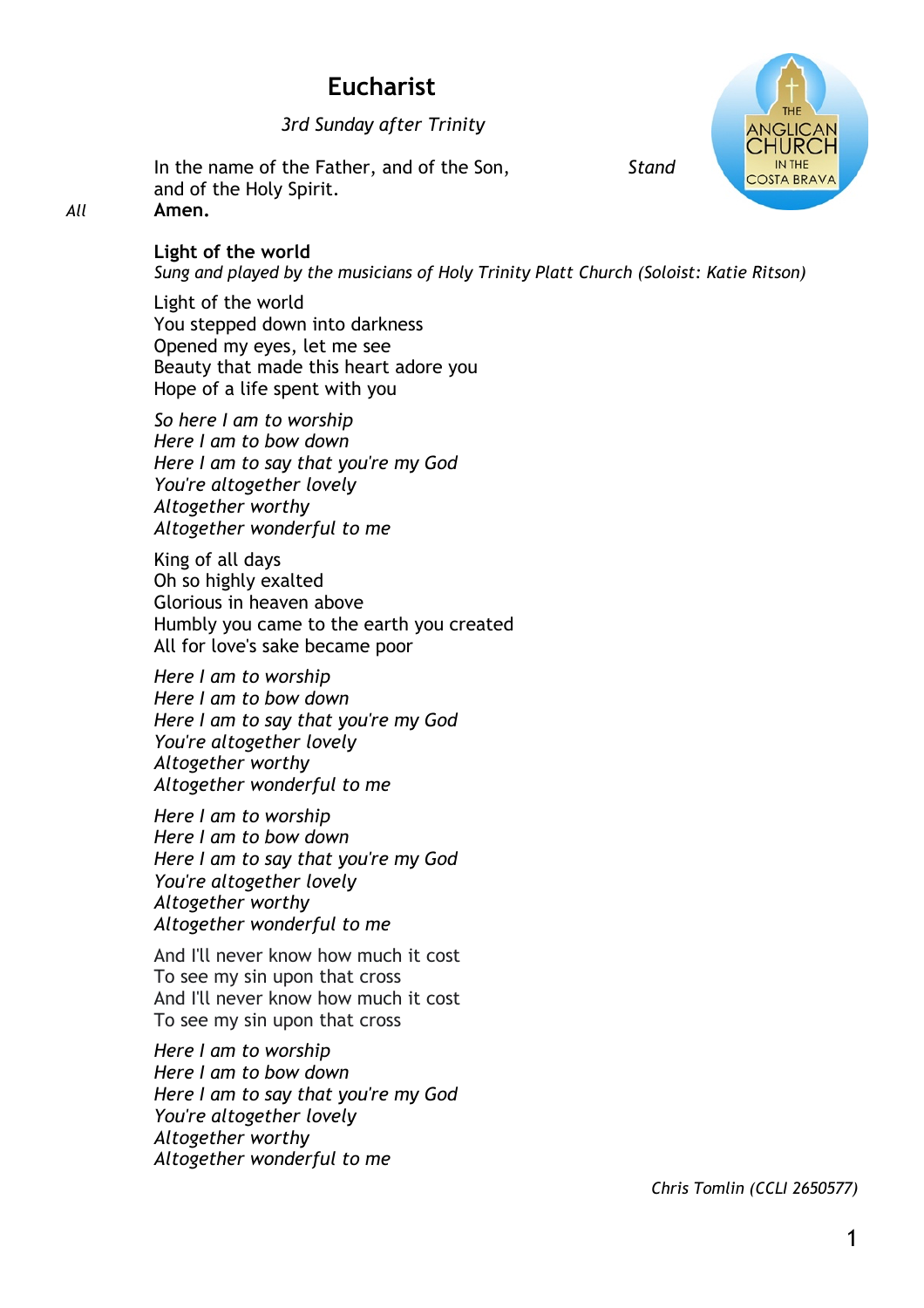Grace, mercy and peace from God our Father and the Lord Jesus Christ be with you.

*All* **and also with you.**

## **Prayer of Preparation**

*This prayer may be said*

*All* **Almighty God, to whom all hearts are open, all desires known, and from whom no secrets are hidden: cleanse the thoughts of our hearts by the inspiration of your Holy Spirit, that we may perfectly love you, and worthily magnify your holy name; through Christ our Lord. Amen.**

## **Prayers of Penitence** *Sit*

#### *The deacon or minister may say*

God so loved the world that he gave his only Son Jesus Christ to save us from our sins, to be our advocate in heaven, and to bring us to eternal life.

Let us confess our sins in penitence and faith, firmly resolved to keep God's commandments and to live in love and peace with all.

*All* **Most merciful God, Father of our Lord Jesus Christ, we confess that we have sinned in thought, word and deed. We have not loved you with our whole heart. We have not loved our neighbours as ourselves. In your mercy forgive what we have been, help us to amend what we are, and direct what we shall be; that we may do justly, love mercy, and walk humbly with you, our God. Amen.**

#### *The president says this or another absolution*

Almighty God, who forgives all who truly repent, have mercy upon *you*, pardon and deliver *you* from all *your* sins, confirm and strengthen *you* in all goodness, and keep *you* in life eternal; through Jesus Christ our Lord.

*All* **Amen.**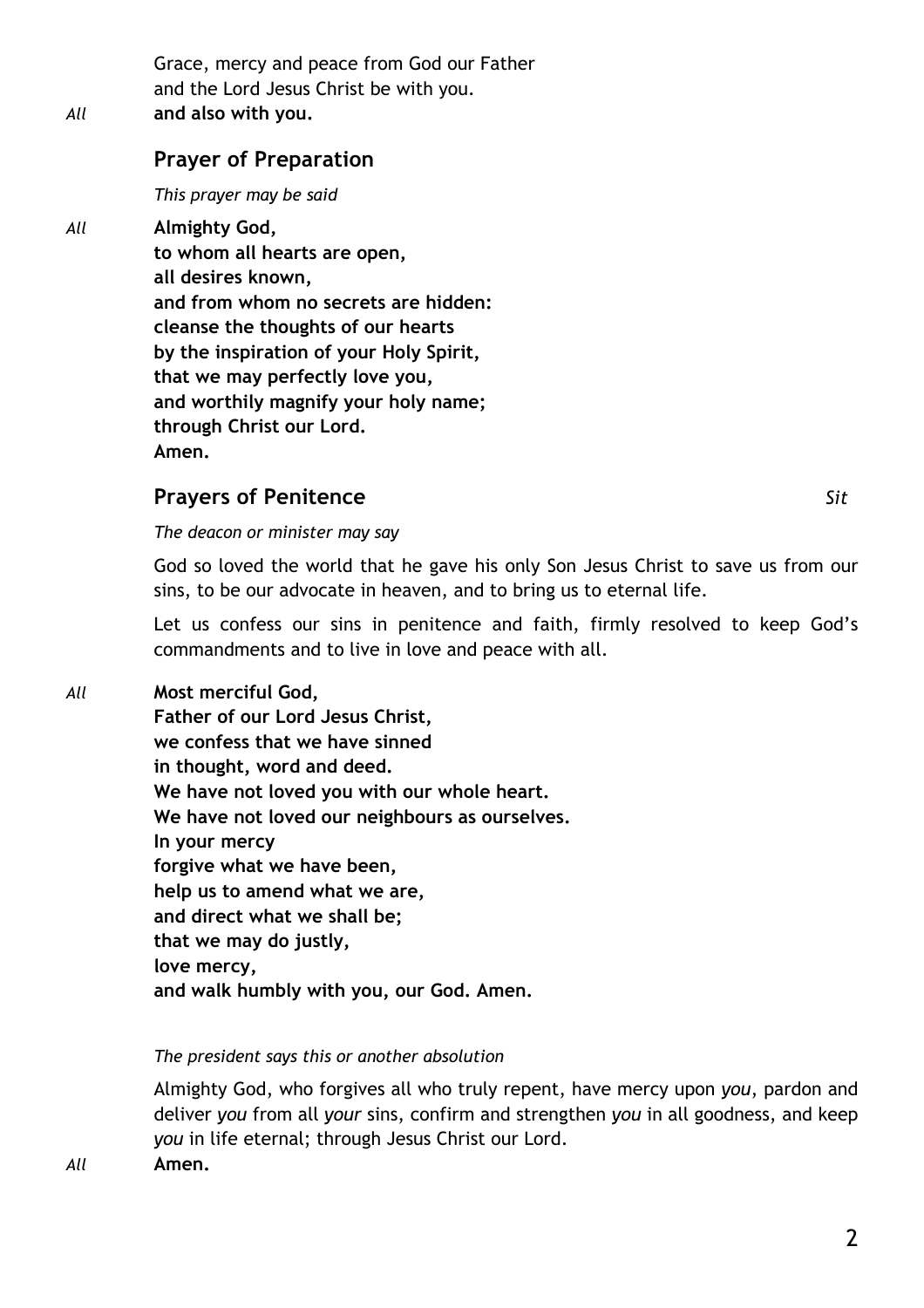**Gloria in Excelsis** *Stand*

*We sing the Gloria* 

*All* **Glory to God, Glory to God, Glory to God in the highest.**

> **Glory to God in the highest, and peace to his people on earth.**

**Lord God, heavenly King, almighty God and Father, we worship you, we give you thanks, we praise you for your glory.**

**Glory to God, Glory to God, Glory to God in the highest.**

**Lord Jesus Christ, only Son of the Father, Lord God, Lamb of God, you take away the sin of the world: have mercy on us; you are seated at the right hand of the Father: receive our prayer.**

**Glory to God, Glory to God, Glory to God in the highest.**

**For you alone are the Holy One, you alone are the Lord, you alone are the Most High, Jesus Christ, with the Holy Spirit, in the glory of God the Father.**

**Glory to God, Glory to God, Glory to God in the highest.**

## **The Collect**

*Let us pray* God of truth, help us to keep your law of love and to walk in ways of wisdom, that we may find true life in Jesus Christ your Son. *All* **Amen.**

#### **The Liturgy of the Word** *Sit*

**2 Kings 5.1–14**

Naaman, commander of the army of the king of Aram, was a great man and in high

3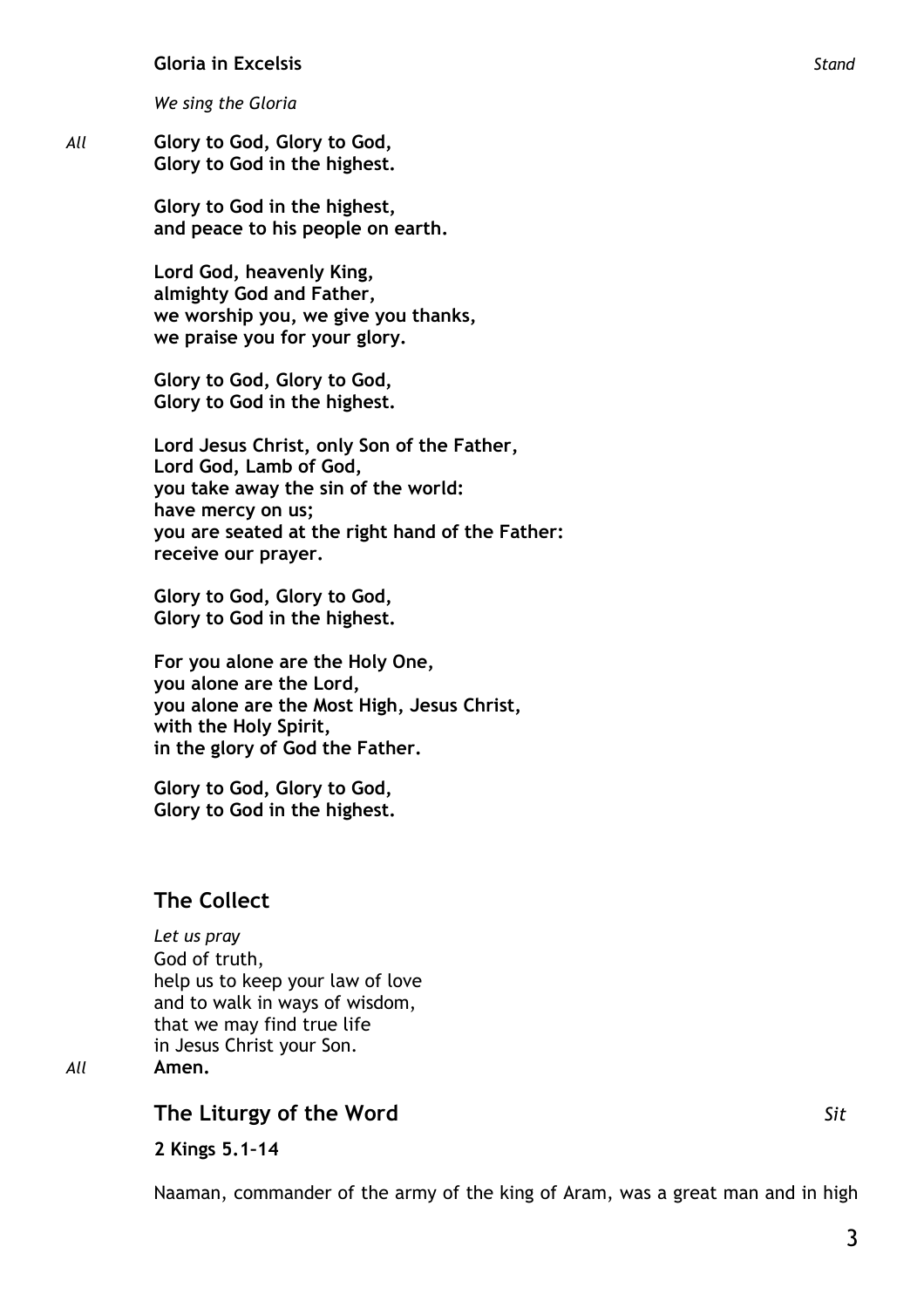favour with his master, because by him the Lord had given victory to Aram. The man, though a mighty warrior, suffered from leprosy. Now the Arameans on one of their raids had taken a young girl captive from the land of Israel, and she served Naaman's wife. She said to her mistress, 'If only my lord were with the prophet who is in Samaria! He would cure him of his leprosy.' So Naaman went in and told his lord just what the girl from the land of Israel had said. And the king of Aram said, 'Go then, and I will send along a letter to the king of Israel.'

He went, taking with him ten talents of silver, six thousand shekels of gold, and ten sets of garments. He brought the letter to the king of Israel, which read, 'When this letter reaches you, know that I have sent to you my servant Naaman, that you may cure him of his leprosy.' When the king of Israel read the letter, he tore his clothes and said, 'Am I God, to give death or life, that this man sends word to me to cure a man of his leprosy? Just look and see how he is trying to pick a quarrel with me.'

But when Elisha the man of God heard that the king of Israel had torn his clothes, he sent a message to the king, 'Why have you torn your clothes? Let him come to me, that he may learn that there is a prophet in Israel.' So Naaman came with his horses and chariots, and halted at the entrance of Elisha's house. Elisha sent a messenger to him, saying, 'Go, wash in the Jordan seven times, and your flesh shall be restored and you shall be clean.' But Naaman became angry and went away, saying, 'I thought that for me he would surely come out, and stand and call on the name of the Lord his God, and would wave his hand over the spot, and cure the leprosy! Are not Abana and Pharpar, the rivers of Damascus, better than all the waters of Israel? Could I not wash in them, and be clean?' He turned and went away in a rage. But his servants approached and said to him, 'Father, if the prophet had commanded you to do something difficult, would you not have done it? How much more, when all he said to you was, "Wash, and be clean"?' So he went down and immersed himself seven times in the Jordan, according to the word of the man of God; his flesh was restored like the flesh of a young boy, and he was clean.

This is the word of the Lord.

#### *All* **Thanks be to God.**

#### **Galatians 6. 1–16**

My friends, if anyone is detected in a transgression, you who have received the Spirit should restore such a one in a spirit of gentleness. Take care that you yourselves are not tempted. Bear one another's burdens, and in this way you will fulfil the law of Christ. For if those who are nothing think they are something, they deceive themselves. All must test their own work; then that work, rather than their neighbour's work, will become a cause for pride. For all must carry their own loads.

Those who are taught the word must share in all good things with their teacher. Do not be deceived; God is not mocked, for you reap whatever you sow. If you sow to your own flesh, you will reap corruption from the flesh; but if you sow to the Spirit, you will reap eternal life from the Spirit. So let us not grow weary in doing what is right, for we will reap at harvest time, if we do not give up. So then, whenever we have an opportunity, let us work for the good of all, and especially for those of the family of faith.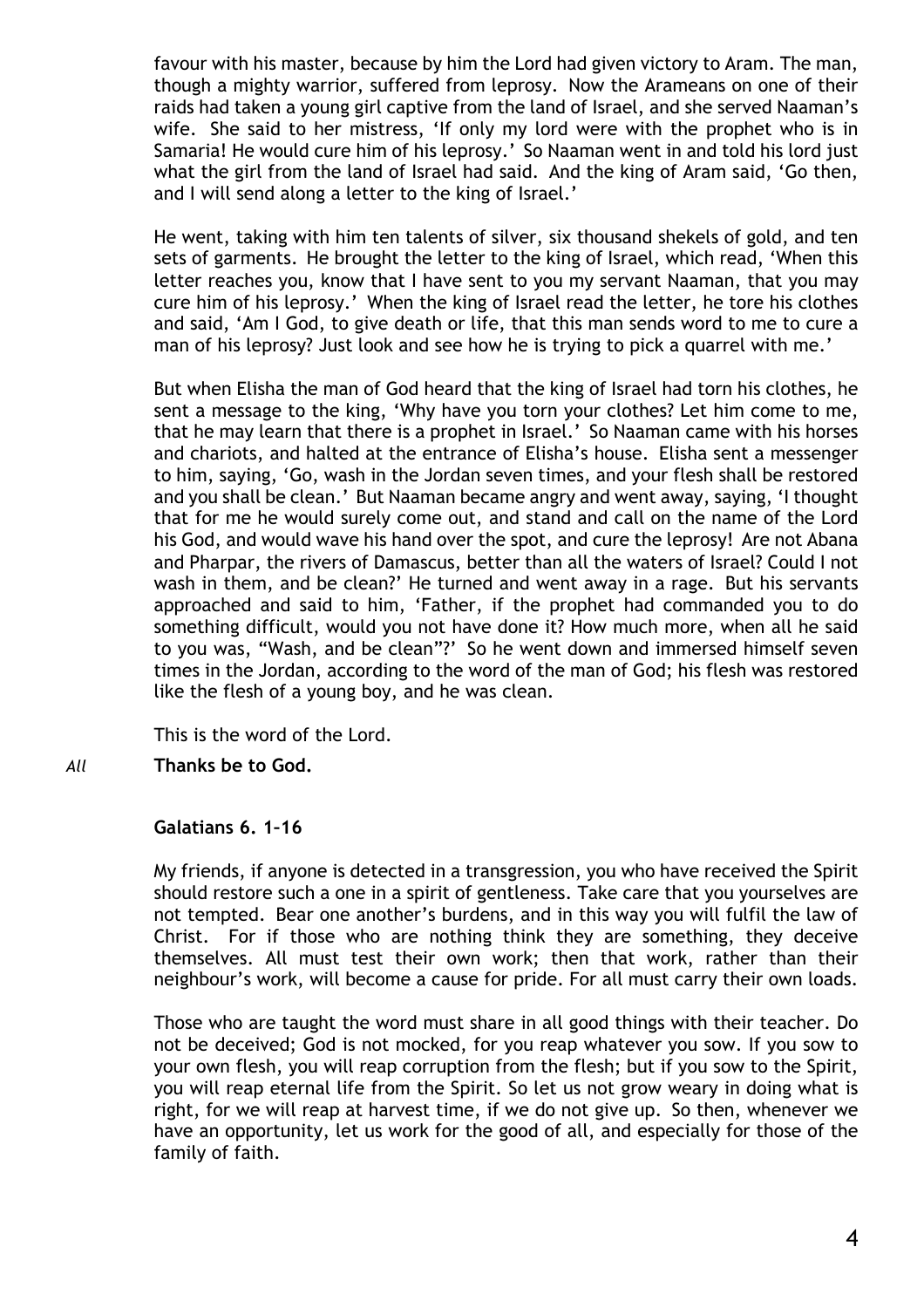See what large letters I make when I am writing in my own hand! It is those who want to make a good showing in the flesh that try to compel you to be circumcised only that they may not be persecuted for the cross of Christ. Even the circumcised do not themselves obey the law, but they want you to be circumcised so that they may boast about your flesh. May I never boast of anything except the cross of our Lord Jesus Christ, by which the world has been crucified to me, and I to the world. For neither circumcision nor uncircumcision is anything; but a new creation is everything! As for those who will follow this rule—peace be upon them, and mercy, and upon the Israel of God.

This is the word of the Lord.

## *All* **Thanks be to God.**

## **Gradual Hymn** *Stand*

**Lord of all hopefulness** *sung by St Martin's Voices*

- 1 Lord of all hopefulness, Lord of all joy, whose trust, ever child-like, no cares could destroy, be there at our waking, and give us, we pray, your bliss in our hearts, Lord, at the break of the day.
- 2 Lord of all eagerness, Lord of all faith, whose strong hands were skilled at the plane and the lathe, be there at our labours, and give us, we pray, your strength in our hearts, Lord, at the noon of the day.
- 3 Lord of all kindliness, Lord of all grace, your hands swift to welcome, your arms to embrace, be there at our homing, and give us, we pray, your love in our hearts, Lord, at the eve of the day.
- 4 Lord of all gentleness, Lord of all calm, whose voice is contentment, whose presence is balm, be there at our sleeping, and give us, we pray, your peace in our hearts, Lord, at the end of the day.

*Jan Struther (1901-1953) © Oxford University Press (CCLI 5579875, OL 00789)*

**Gospel Reading** *Remain Standing*

#### **Gospel Acclamation**

Alleluia, alleluia, I am the light of the world, says the Lord. Whoever follows me will never walk in darkness but will have the light of life.

## *All* **Alleluia**

Hear the Gospel of our Lord Jesus Christ according to Luke. *All* **Glory to you, O Lord.**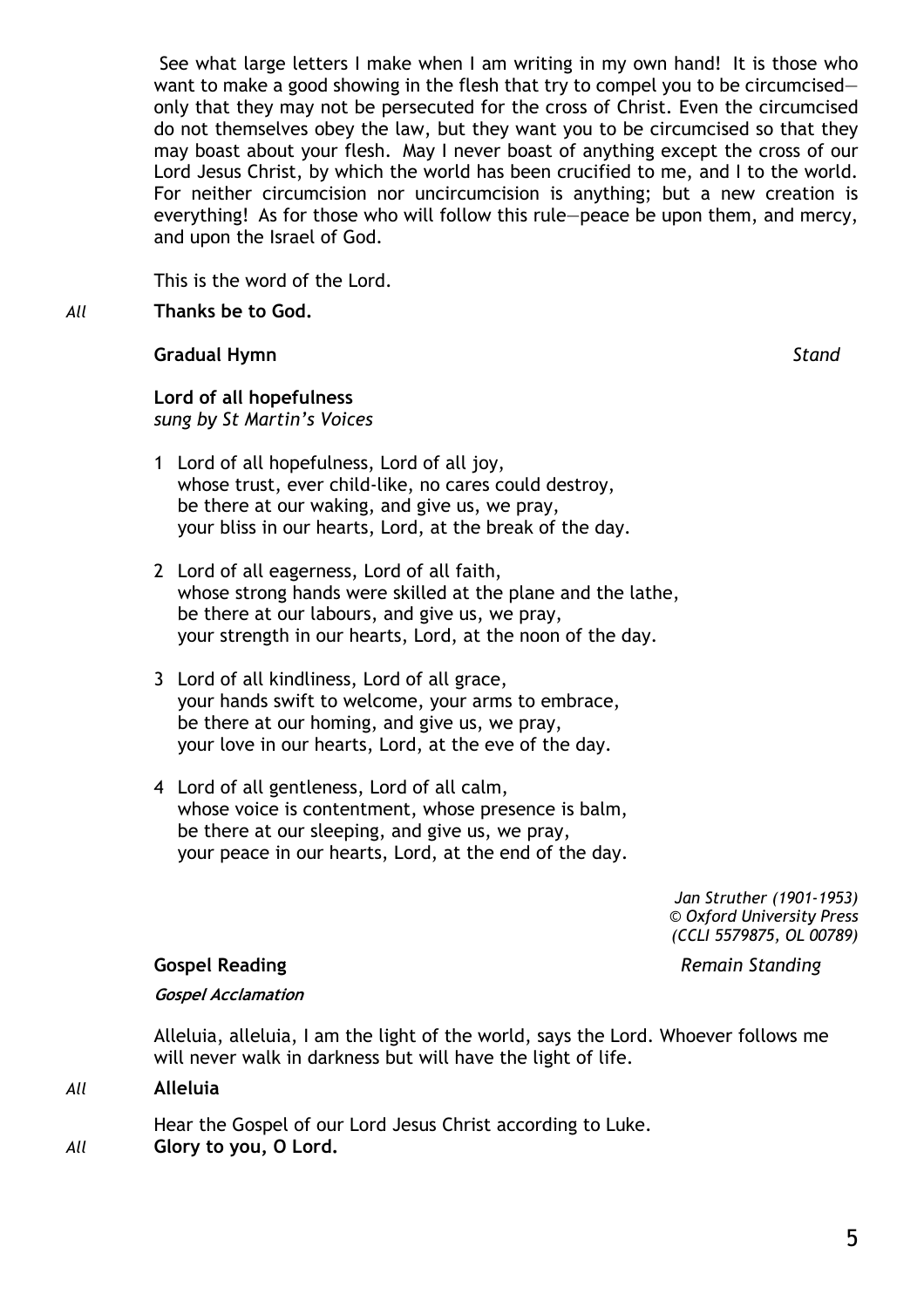#### **Luke 10.1–11, 16–20**

After this the Lord appointed seventy others and sent them on ahead of him in pairs to every town and place where he himself intended to go. He said to them, 'The harvest is plentiful, but the labourers are few; therefore ask the Lord of the harvest to send out labourers into his harvest. Go on your way. See, I am sending you out like lambs into the midst of wolves. Carry no purse, no bag, no sandals; and greet no one on the road. Whatever house you enter, first say, "Peace to this house!" And if anyone is there who shares in peace, your peace will rest on that person; but if not, it will return to you. Remain in the same house, eating and drinking whatever they provide, for the labourer deserves to be paid. Do not move about from house to house. Whenever you enter a town and its people welcome you, eat what is set before you; cure the sick who are there, and say to them, "The kingdom of God has come near to you." But whenever you enter a town and they do not welcome you, go out into its streets and say, "Even the dust of your town that clings to our feet, we wipe off in protest against you. Yet know this: the kingdom of God has come near." 'Whoever listens to you listens to me, and whoever rejects you rejects me, and whoever rejects me rejects the one who sent me.' The seventy returned with joy, saying, 'Lord, in your name even the demons submit to us!' He said to them, 'I watched Satan fall from heaven like a flash of lightning. See, I have given you authority to tread on snakes and scorpions, and over all the power of the enemy; and nothing will hurt you. Nevertheless, do not rejoice at this, that the spirits submit to you, but rejoice that your names are written in heaven.'

This is the Gospel of the Lord.

#### **Sermon** *Sit*

Let us declare our faith in God.

**All We believe in God the Father, from whom every family in heaven and on earth is named.**

*The president says*

**We believe in God the Son, who lives in our hearts through faith, and fills us with his love.**

**We believe in God the Holy Spirit, who strengthens us with power from on high.**

**We believe in one God; Father, Son and Holy Spirit. Amen.**

**The Creed** *Stand*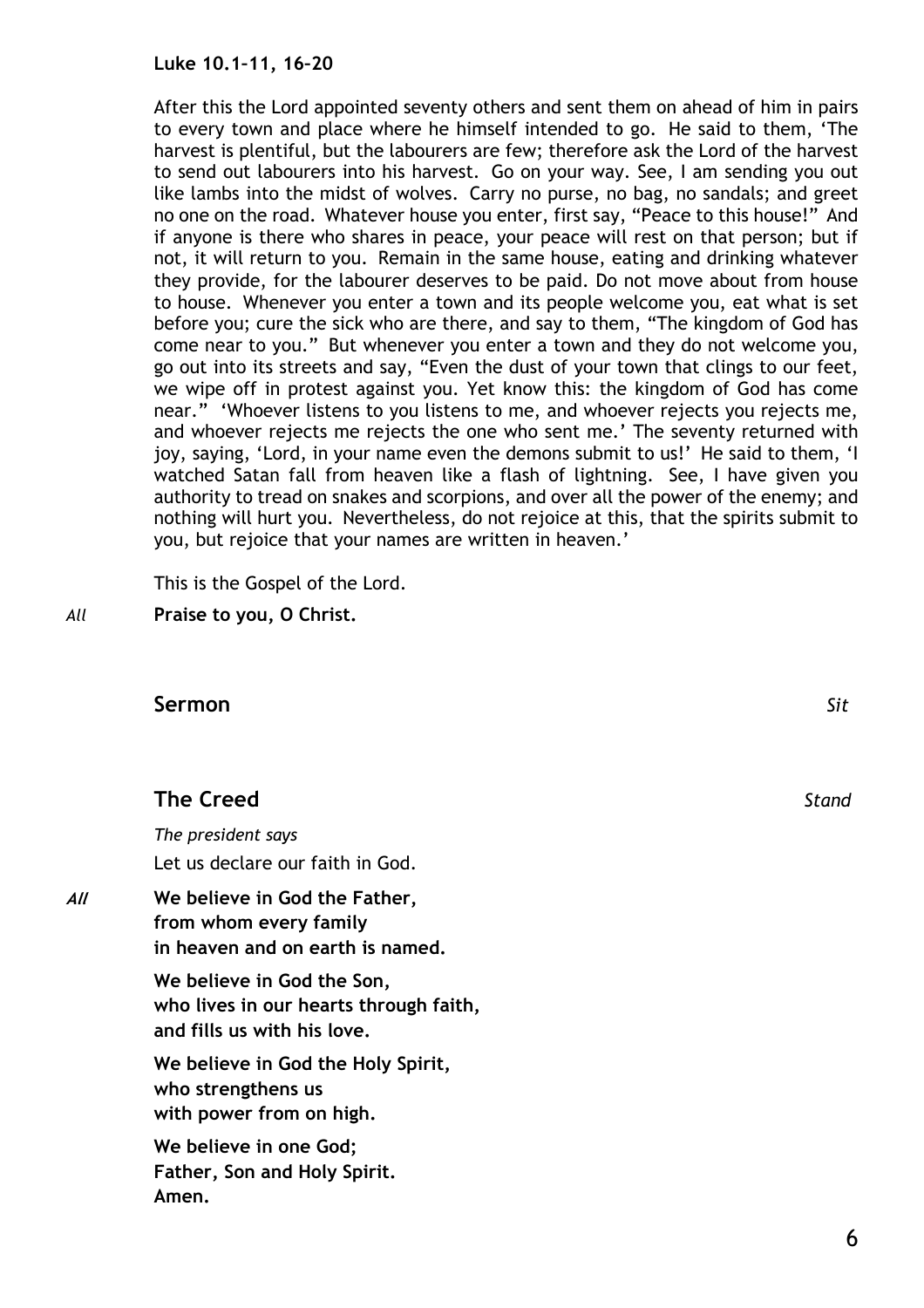Merciful Father,

*All* **accept these prayers for the sake of your Son, our Saviour Jesus Christ. Amen.**

### **The Peace** *Stand*

'Where two or three are gathered together in my name,'

says the Lord, 'there am I in the midst of them.'

The peace of the Lord be always with you *All* **and also with you.**

*A sign of peace – not a handshake but a smile, may be shared with your neighbour.*

#### **Offertory Hymn Be still, for the presence of the Lord** *sung by St Martin's Voices*

- 1 Be still, for the presence of the Lord, the Holy One is here; Come bow before Him now with reverence and fear. In Him no sin is found, we stand on holy ground; Be still, for the presence of the Lord, the Holy One is here.
- 2 Be still, for the glory of the Lord is shining all around; He burns with holy fire, with splendour He is crowned. How awesome is the sight, our radiant King of light! Be still, for the glory of the Lord is shining all around.
- 3 Be still, for the power of the Lord is moving in this place; He comes to cleanse and heal, to minister His grace. No work too hard for Him, in faith receive from Him; Be still, for the power of the Lord is moving in this place. Amen.

*David J Evans (born 1957) © 1986 Thankyou Music/Adm. by worshiptogether.com songs excl UK & Europe, adm. by kingswaysongs.com. www.kingswaysongs.com. Used by permission. (CCLI 120824)*

## **Preparation of the Table**

Yours Lord is the greatness, the power, the glory, the splendour and the majesty; for everything in heaven and earth is yours

*All* **All things come from you and of your own do we give you.**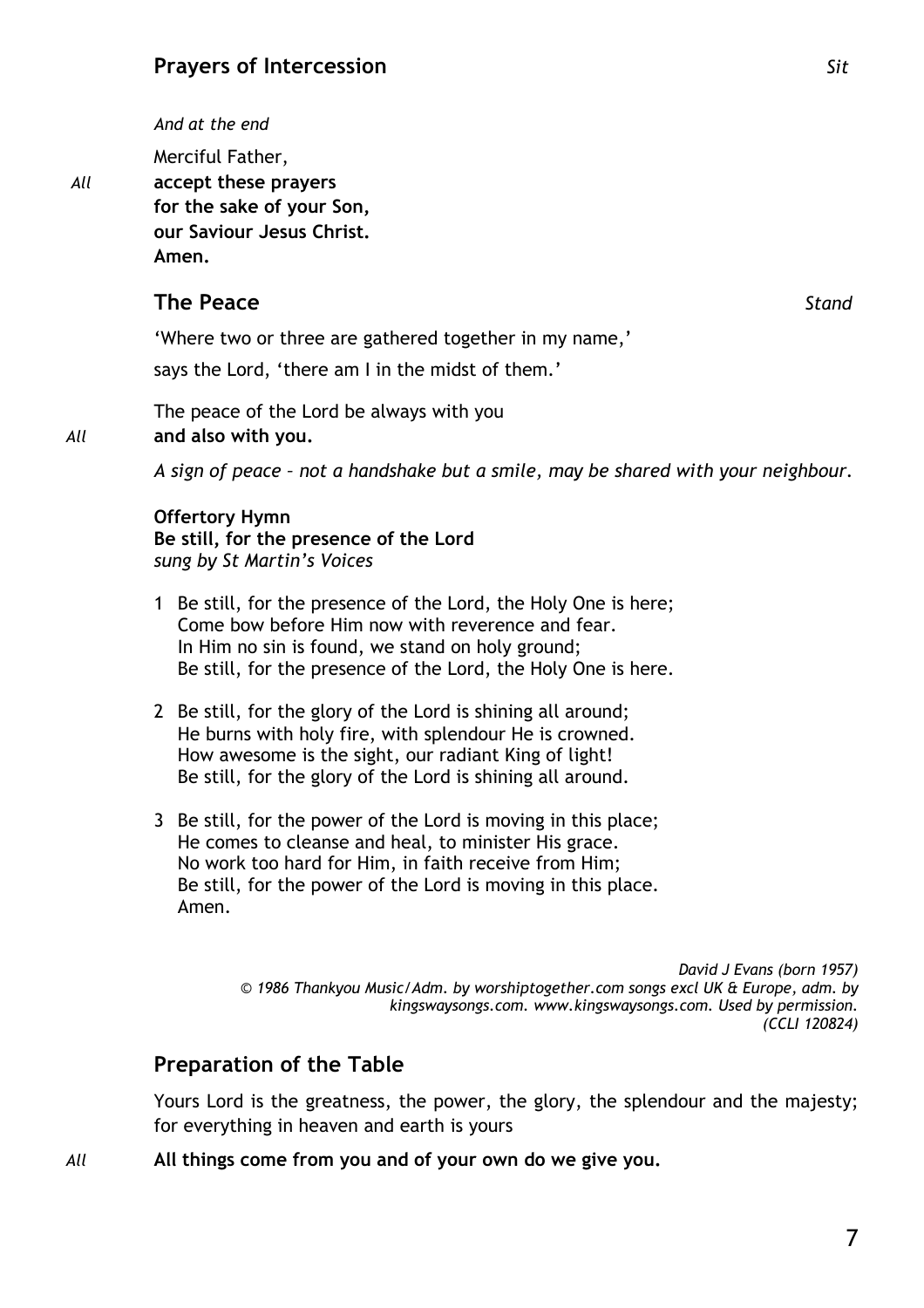## **The Eucharistic Prayer**

*The president says* 

The Lord is here.

*All* **His Spirit is with us.**

Lift up your hearts.

*All* **We lift them to the Lord.**

Let us give thanks to the Lord our God.

*All* **It is right to give thanks and praise.**

Father, we give you thanks and praise through your beloved Son Jesus Christ, your living Word, through whom you have created all things; who was sent by you in your great goodness to be our Saviour.

By the power of the Holy Spirit he took flesh; as your Son, born of the blessed Virgin, he lived on earth and went about among us; he opened wide his arms for us on the cross; he put an end to death by dying for us; and revealed the resurrection by rising to new life; so he fulfilled your will and won for you a holy people.

Therefore with angels and archangels, and with all the company of heaven, we proclaim your great and glorious name, for ever praising you and saying:

*All* **Holy, holy, holy Lord, God of power and might, heaven and earth are full of your glory. Hosanna, hosanna, hosanna in the highest.**

> **Blessed is he who comes in the name of the Lord. Hosanna, hosanna, hosanna in the highest.**

Lord, you are holy indeed, the source of all holiness; grant that by the power of your Holy Spirit, and according to your holy will, these gifts of bread and wine may be to us the body and blood of our Lord Jesus Christ;

who, in the same night that he was betrayed, took bread and gave you thanks; he broke it and gave it to his disciples, saying: Take, eat; this is my body which is given for you; do this in remembrance of me.

In the same way, after supper he took the cup and gave you thanks; he gave it to them, saying:

Drink this, all of you; this is my blood of the new covenant, which is shed for you and for many for the forgiveness of sins.

Do this, as often as you drink it, in remembrance of me.

Praise to you, Lord Jesus:

*All* **Dying you destroyed our death, rising you restored our life: Lord Jesus, come in glory.**

> And so, Father, calling to mind his death on the cross, his perfect sacrifice made once for the sins of the whole world; rejoicing in his mighty resurrection and glorious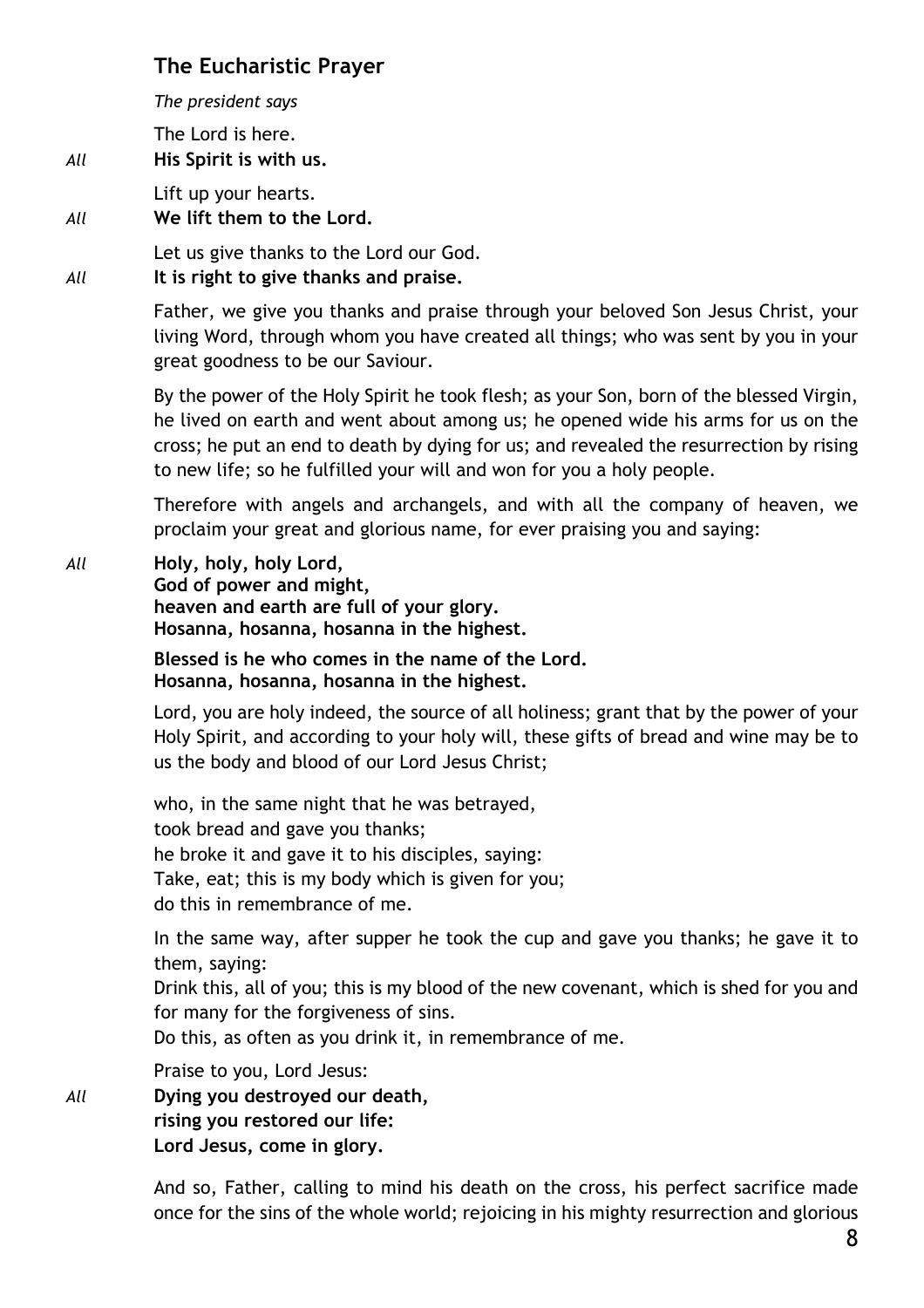ascension, and looking for his coming in glory, we celebrate this memorial of our redemption. As we offer you this our sacrifice of praise and thanksgiving, we bring before you this bread and this cup and we thank you for counting us worthy to stand in your presence and serve you. Send the Holy Spirit on your people and gather into one in your kingdom all who share this one bread and one cup, so that we, in the company of all the saints, may praise and glorify you for ever, through Jesus Christ our Lord; by whom, and with whom, and in whom, in the unity of the Holy Spirit, all honour and glory be yours, almighty Father, for ever and ever.

*All* **Amen.**

### **The Lord's Prayer** *Sit*

As our Saviour taught us, so we pray:

*All* **Our Father in heaven, hallowed be your name, your kingdom come, your will be done, on earth as in heaven. Give us today our daily bread. Forgive us our sins as we forgive those who sin against us. Lead us not into temptation but deliver us from evil. For the kingdom, the power, and the glory are yours now and for ever. Amen**

> *The President and people receive communion. If you do not wish to receive, you are invited to receive a blessing. Please make this clear by bowing your head at the altar.*

#### **PLEASE NOTE:**

*Bread and wine have been consecrated and are offered. We reiterate that the Church's teaching is that the body and blood of Christ may be completely received in one kind only; i.e. the bread.*

*Nobody is under any pressure (theologically, morally, socially or psychologically) to receive the cup if you are uneasy about this.* 

*The practice of the communicant intincting (dipping) the consecrated bread into the chalice is NOT permitted on hygiene grounds. If you do not wish to receive either, you are invited to receive a blessing.* 

*Silence is kept.*

#### **Prayer after Communion**

Eternal Father, we thank you for nourishing us with these heavenly gifts: may our communion strengthen us in faith, build us up in hope, and make us grow in love; for the sake of Jesus Christ our Lord.